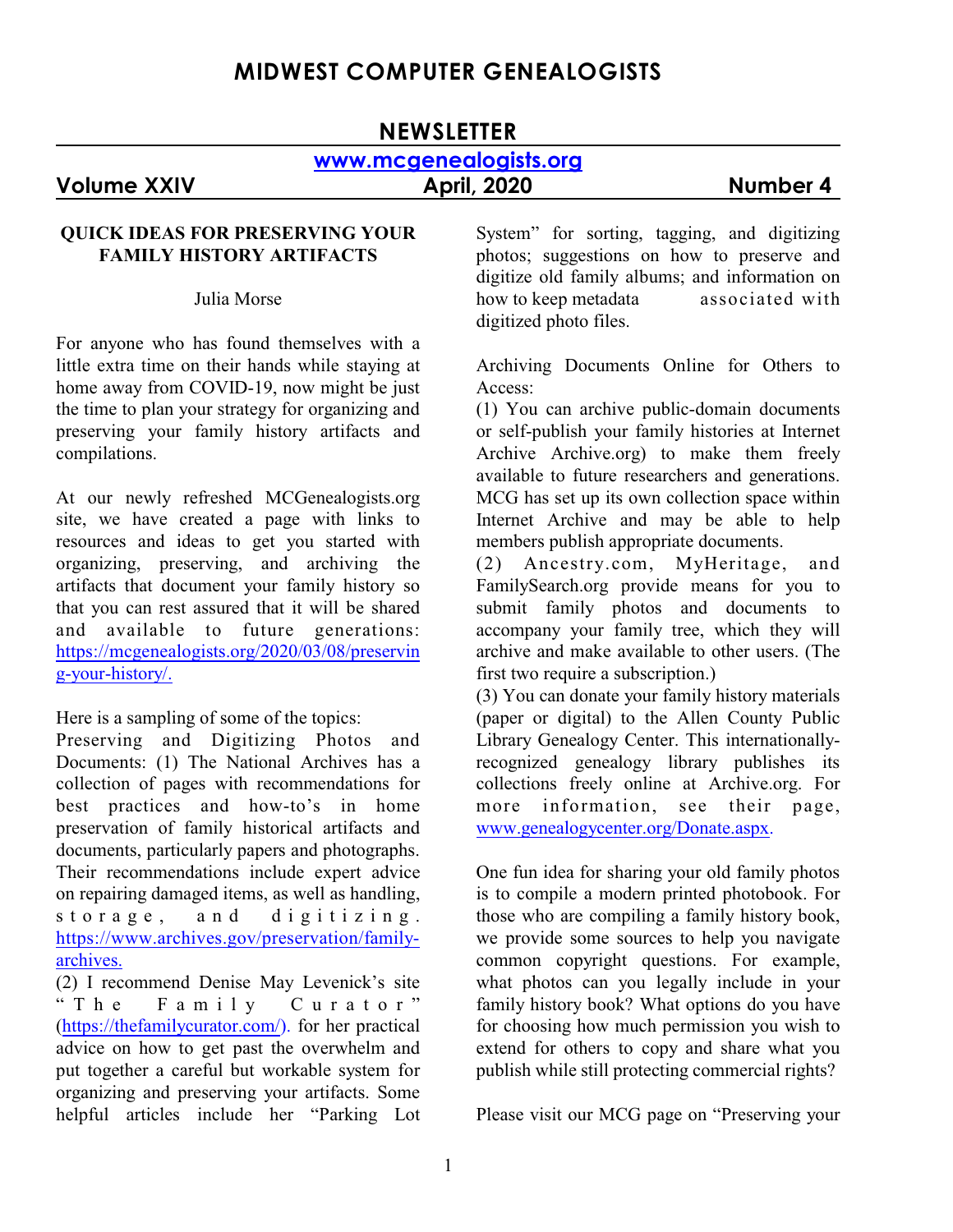History for Future Generations" for specific links.

#### **THE PRESIDENT'S CORNER**

#### Al Morse

Because of COVID-19, I have been taking time to clean out things that my wife, Dorothy Jean (Newcomb) Morse, and I have accumulated over the years. I help, as a volunteer, to clean out apartments and houses at Foxwood Springs in Raymore, Missouri, which is where I live. The family has cleaned out what they wanted to keep and we then go in and help clean out everything else. It saddens me to see family pictures, certificates, plaques, and other memorabilia that other family members do not want to keep or save. We have to throw them away. My two sons have told me that they are not interested in many of those items either.

Dorothy and I have been savers of all kinds of items that meant something to us. We have cut out many articles in newspapers and magazines. They usually were about cooking, recipes, gardening, history, genealogy, amusing, or just interesting to us at that moment. Dorothy collected cookbooks and music books. She played the piano, so she had several boxes of music books or sheets of music for church choirs or for personal enjoyment.

We have a large collection of books. Dorothy was an avid reader. I liked historical books, nature books, gardening books, and biblical books and bibles. We have five bookcases of books. About two years after I started teaching, I visited my grandparents Clark Frank and Alma Dona (Miller) Morse. They took me upstairs and gave me 2 or 3 boxes of old books. I kept them in our basement in Independence, Missouri. I have now moved them to our house in Raymore. When my brother and I cleaned out our parents house, I took 2 or 3 boxes of books from there as well.

That is what I have been working on today. While I had looked at them occasionally over the last several years, it was today that I took a longer look at them. I was amazed at what a treasure I had. I have sorted them into four boxes. One box is for the Foxwood Springs Thrift Shop. These are primarily old novels. One box is for the Bates County Museum in Butler, Missouri. This box contains mainly old school textbooks. Most of these were used by relatives with their names in them. My mother, Mildred Catherine (Janssens) Morse, and three of her brothers used these books in the schools at Foster, Missouri or Rich Hill, Missouri in the 1920's. One book has Dorothy's father, Herbert Edgar Newcomb, listed in it. He went to a one room schoolhouse around 1920 and his daughter, my wife, went there in the 1940's. One box is for my cousin, Richard Morse's daughter, Julia Morse. There are several books with my father's name and her grandfather's name and Frank Morse and Dona Morse's names in them. One book has a copyright date of 1848, but this one was released in 1858. It was an answer book to a math book, but there was a note in it that I had never noticed before. It was a note by a parent for a tardy student. The note went to "Miss Ward". That would be Nancy (Ward) Morse, my great grandmother. Julia took her 1867 diary that was in one of the boxes from my grandparents. And she has written a book concerning it. Nancy was a school teacher in Illinois and possibly other locations. The fourth box is labled trash, at least for right now.

I have also thrown away many of the newspaper clippings. I have given several cookbooks to the Thrift Shop or the Bargain Barn. Today I am throwing away all of my teacher contracts. These covered 35 years of teaching mathematics in the Independence, Missouri School District. I have thrown away some plaques and certificates that were awarded to me that would not mean anything to my sons. Now, I still have pictures, genealogy files, and other things that I need to consolidate. I have cleaned out a few books, but I have much more to do. I also need to clean out the garage of some of my gardening stuff. My desire is to make it easier on my sons.

After all, I helped Dorothy clean out her parents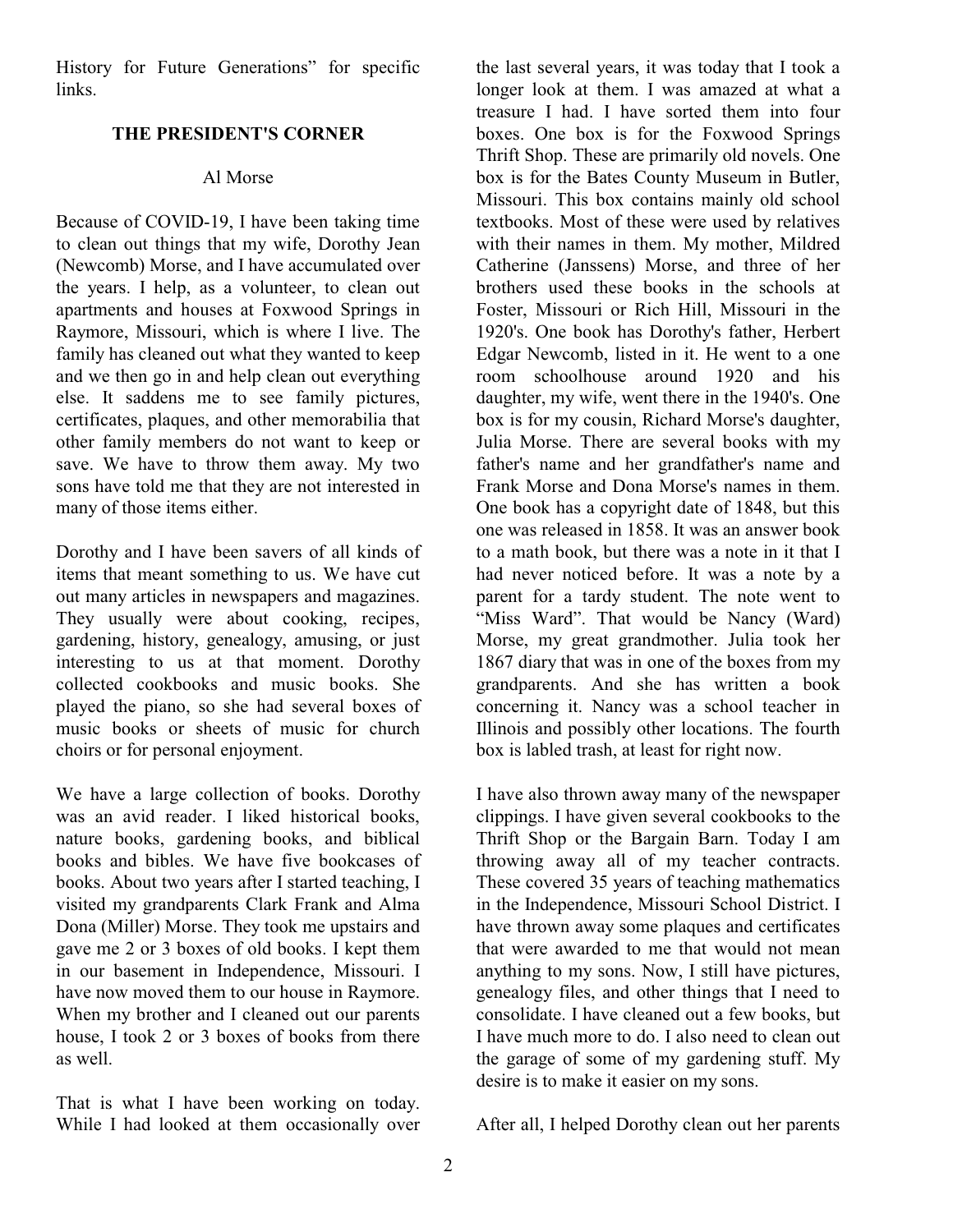house in 1990, and she and I , along with my brother and his wife, cleaned out my parent's house. We made several trips down to Rich Hill in 1982 to do that. In fact, one item that I found in my father's, Albert Frank Morse's, big desk was a small cloth bag with a rubber band around it. It contained my mother's gall stones. My father kept them and occasionally would show it to us. This was a real keepsake for him. I asked my brother, with a smile on my face, "Do you want Mom's gall stones?". He replied "NO". I put them in the trash bag.

My sons were over about a month ago. We went to lunch and then came back by the house. I told them that story. I also told them I will try to clean out as much as I can. But there will be some that I cannot; they mean too much to me. But, I told them they could if they did not want them.

#### **HOW THE 1918 INFLUENZA PANDEMIC BEGAN**

# Glynna Elliott Morse

Many of us had relatives who died in the 1918 flu pandemic. My step-great-grandmother, Cora Mabrey Harms, of Lincoln, Missouri, cared for family members ill with the flu. After they recovered, Cora then came down with the disease herself and died at age 38 on December 10, 1918. The story remains vivid for my cousins and me because Cora Mabrey Harms was so much loved by her stepchildren. My grandfather, George E. Harms, named his first daughter (Cora Harms Elliott, b. 1914) for his stepmother.

One of the similarities of the 1918 influenza strain and the COVID-19 virus of today is the rapid spread of the disease from one area to another, including other parts of the world. The 1918 strain of influenza is believed to have started in Haskell County, KS in January, 1918 with a widespread outbreak of influenza and pneumonia cases that caused a local physician, Loring Miner, to alert the U.S. Public Health

Service. The local newspaper reported, "Most everybody over the county is having lagrippe or pneumonia."(1)

Several Haskell men who had been exposed to influenza went to Camp Funston (on Ft. Riley Base), in central Kansas. By March 4, 1918, "the first soldier known to have influenza reported ill. The huge Army base was training men for combat in World War I, and, within two weeks, 1,100 soldiers were admitted to the hospital, with thousands more sick in barracks. Thirty-eight died. Then, infected soldiers likely carried influenza from Camp Funston to other Army camps in the States—24 of 36 large camps had outbreaks—sickening tens of thousands, before carrying the disease overseas. Meanwhile, the disease spread into U.S. civilian communities."(1)

Fourteen of the training camps across the U.S. reported influenza outbreaks between March and May, 1918, the same time that some of the infected troops were being sent on ships to France. By late spring and summer, influenza had spread to all the armies in Europe, (both allied and German). In some cases so many soldiers were ill with influenza that armed conflict slowed to resume later when replacements came to the field.(2) The influenza was now in Europe, later to reach all parts of the world, including Asia and Africa. The influenza seemed to be stronger and more deadly, and millions would die by the end of 1918.

By summer of 1918, the first wave of influenza cases in the U.S. had subsided. By late summer, the second wave began again in the U.S., most likely coming from Europe with what was called "Spanish influenza," because of the influenza epidemic in Spain and other countries in Europe. The "Spanish influenza" can't really be attributed to Spain as it is believed to be the same flu that had originally come to Europe from the United States. No matter the name, this second wave of influenza was even more deadly and seemed to hit healthy adults whereas the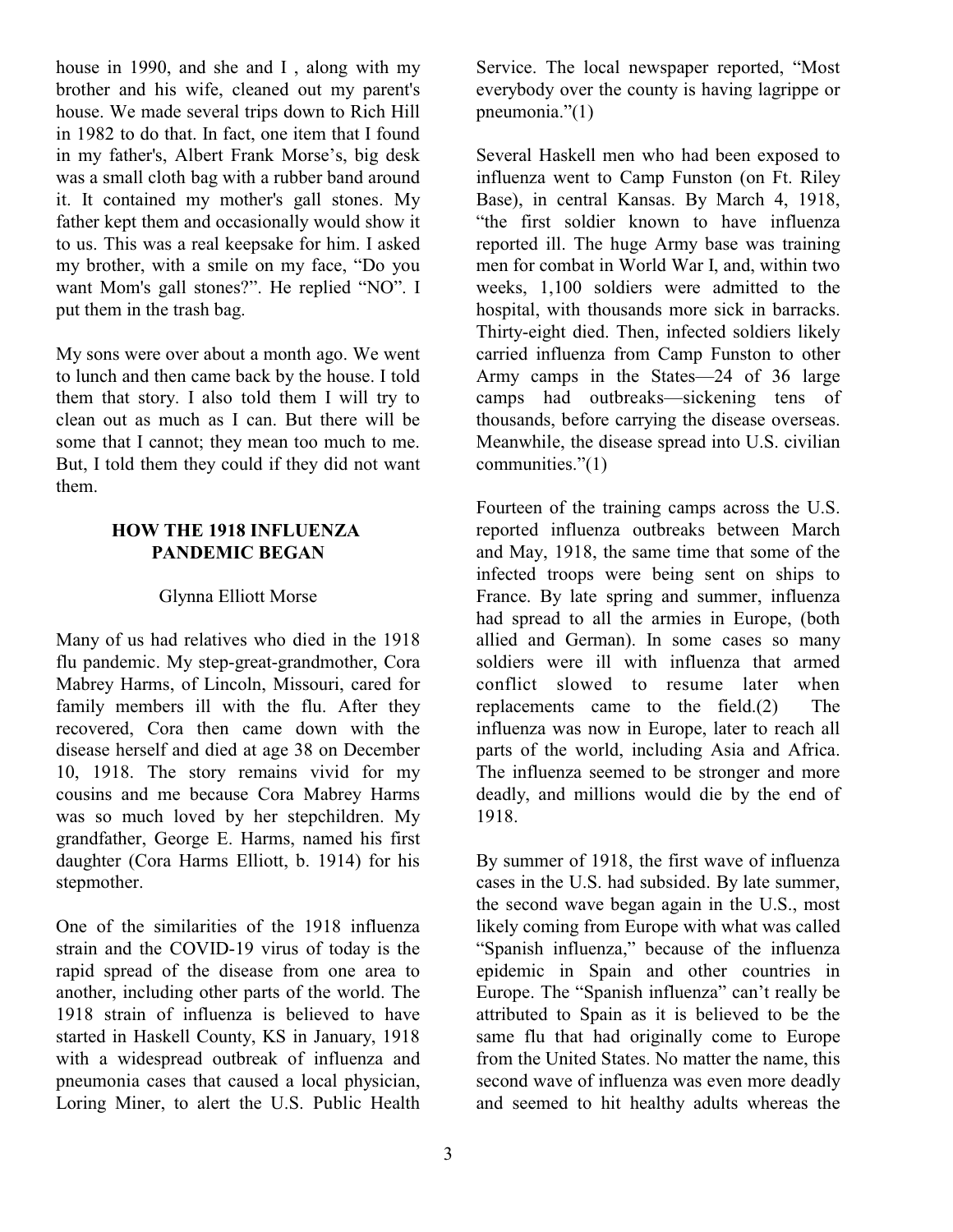first wave had affected more of the very young or elderly.

In September of 1918, some American troops were returning to the U.S. after fighting in Europe. On September 19, 1918, the Spanish influenza was reported at the Philadelphia Navy Yard, and within a few days, 600 sailors had the disease. Because of the number of Army camps around the cities, soon the "Spanish influenza" appeared in the civilian populations of Boston and Philadelphia. (3)

On September 28, 1918, Philadelphia was planning a World War I Liberty Bond parade on downtown streets. In the day before the parade, 118 people had come down with the deadly influenza, which was already quickly spreading from military camps to civilians. The Philadelphia Health Commissioner had been advised by medical officials to cancel the parade or risk an epidemic caused by spectators standing in close proximity to each other. Bond drive advocates argued that the parade was important to the war effort, and the health commissioner caved in to political pressure and approved the parade. The Philadelphia Liberty Bond parade was held as scheduled, and over 200,000 people tightly packed, spent a lengthy time waiting and watching along the parade route. $(4)$ 

Three days after the parade, thousands of influenza patients had filled all of the beds in 31 hospitals, ending up with 12,000 deaths within six weeks. Later, historians and health professionals would blame the explosion of Philadelphia influenza deaths on city officials' failure to shut down mass meetings, especially the parade. This would later lead to public health officials advocating "social distancing" to slow the spread of infectious diseases, advice that is being promoted as we respond to the threat of COVID-19 in  $2020(4)$ 

Sources:

(1) John M. Barry, "How the Horrific 1918 Flu Spread Across America," Smithsonian Magazine, November 2017.

(2) "The U.S. Military and the Influenza Pandemic of 1918–1919," National Center for Biotechnology Information, U.S. National Library of Medicine, PMCID: PMC2862337. https://www.ncbi.nlm.nih.gov/pmc/articles/PM C2862337/

(3) Mira Shetty, "Penn and the 1918 Influenza Epidemic," Penn History, University Archives & Records Center, 2018. [https://archives.upenn.edu/exhibits/penn](https://archives.upenn.edu/exhibits/penn-history/flu)[history/flu](https://archives.upenn.edu/exhibits/penn-history/flu)

(4) Meagan Flynn, "What Happens if Parades aren't Cancelled…," Washington Post, March 12, 2020.

https://www.washingtonpost.com/nation/2020/0 3/12/pandemic-parade-flu-coronavirus/

#### **GATHERING BANS AND SOCIAL DISTANCING 102 YEARS AGO IN MISSOURI**

# Glynna Elliott Morse and Julia Morse

The following statement, which appeared in the Windsor, Missouri newspaper, The Windsor Review, October 10, 1918, demonstrates that social distancing is not a new strategy:

"In compliance with the request of the U.S. Public Health Service and the State Board of Health at Jefferson City, that an epidemic of Spanish Influenza is sweeping the country, that there is every reason to believe that no section of the country will escape¸ that quarantine measures are utterly inadequate to handle the situation, and that only by diligent exercise of every precautionary measure on the part of all governing bodies, and persons not affected, will a tremendous death rate from Pneumonia be prevented, the Windsor Board of Health, at the urgent request of Mayor J. W. McIntire, met Tuesday morning [October 8], together with the school directors and members of the city council, and took speedy and drastic action to suppress and prevent an outbreak of the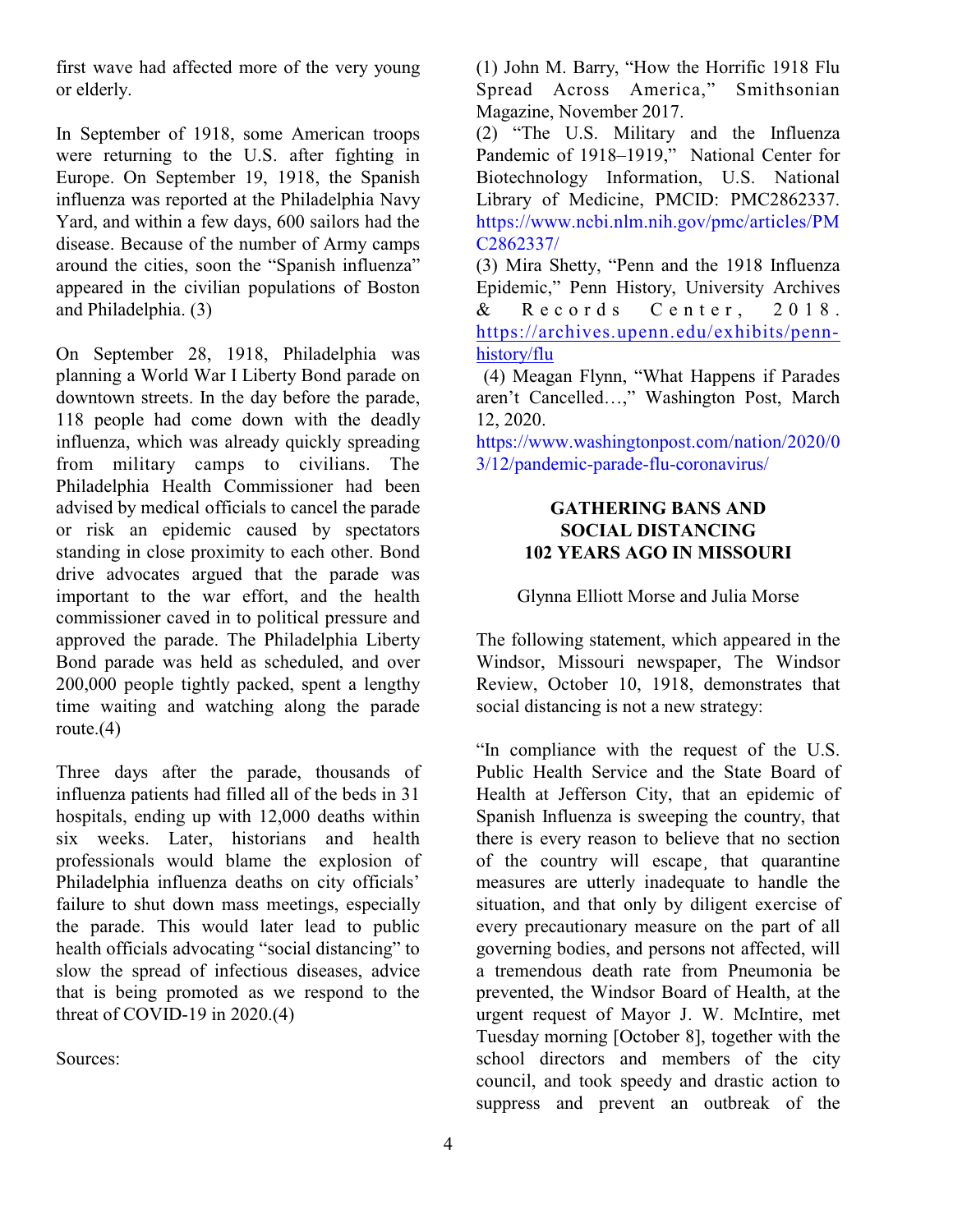contagion in Windsor. Schools, churches, theaters, moving picture shows and all places of public meetings were ordered closed and public gatherings and assembly of persons prohibited."(1)

The neighboring city of Clinton simultaneously announced their own ban on gatherings, (as did many other communities throughout Missouri):

"Beginning Wednesday morning, October 9, and until further notice, all public gatherings of persons are prohibited except by written permission from the Board of Health of the city. All citizens are requested to cooperate in the effort to stamp out the disease. No useless or unnecessary visiting will be permitted."(2)

In the 102 years since the 1918 influenza engulfed the world, epidemiologists and health officials have learned from that experience some steps to slow the spread of disease, some of which are currently being promoted by the Center for Disease Control today in 2020.

The influenza epidemic, which began early in 1918 in Kansas, was transmitted to Europe and the war zone by summer 1918, and had reappeared back in the U.S., especially along the East Coast, with the return of some U.S. soldiers from Europe.

Central Missouri readers of the Windsor Review found first mention of "Spanish flu" in the September 26, 1918 issue: "Spanish influenza is rampant in practically all the big cities and soldier camps in the east, at the Great Lakes Naval training station, at Camp Funston….In hundreds of instances, it is being followed by pneumonia, fatal in scores of cases." The editor further cautioned in that article that those with sneezes or coughs should use their handkerchief and avoid being around other people as "One careless person can start contagion, or epidemic that all the doctors in the community can't stop." $(3)$ 

At St. Louis' Jefferson Barracks, the first influenza cases were reported on October 1, 1918 and within a week, 800 soldiers were hospitalized. Assistance was requested from the Red Cross in St. Louis, and women received hurried training at Barnes Hospital as nurses' aides. Although the influenza spread rapidly, the epidemic was controlled quickly with a much lower case number than at other military bases in the country. This lower figure was attributed to rapid emergency aid response from the Red Cross nursing staff. (4)

The rapidity of influx is striking. A September 30 report from Columbia, Missouri, while recommending precautions against a pending outbreak, reported at the time that "the epedimic of Spanish influenza now sweeping the East has not extensively broken out in this section of the United States."(5) Just five days later, the Daniel Boone Tavern in Columbia, announced cancellation of a planned assembly due to Influenza dangers. (6)

Aggressive actions by the City of St. Louis under the leadership of City Health Administrator, Dr. Max Starkloff, is credited for keeping the spread and number of deaths much lower than in other large cities. St. Louis was the fourth largest city in the nation. St. Louis, unlike Philadelphia, cancelled its World War I Liberty Bond parade. Shortly after the outbreak of influenza at Jefferson Barracks, Dr. Starkloff, with the backing of Mayor Henry Kiel, began issuing close-down orders in the city on October 7 by closing schools, theaters, moving picture houses, amusement places, and banned gatherings of more than 20 people. The following day, he closed churches, followed by the closing of municipal court, playgrounds, libraries, lodges, etc. (7,8) As the Missouri State Medical Association would state 100 years later, "These actions taken by Starkloff would later be known as social distancing." (7)

Just three days after the St. Louis closures began, Windsor, Clinton, and other communities across Missouri were declaring their own shut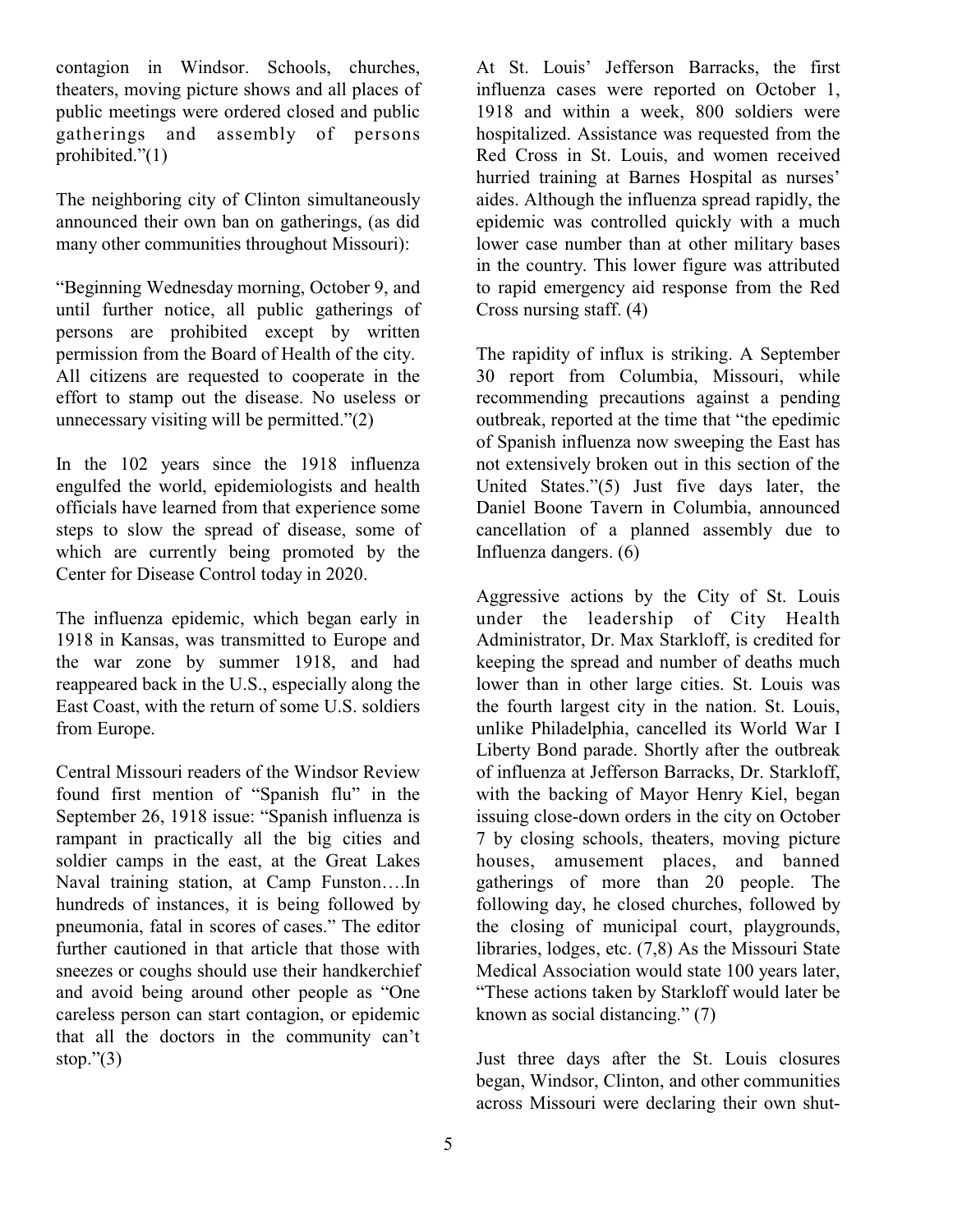downs of assemblies, prompted on advice from the State and local Boards of Health.

The American Red Cross was a major factor in helping during the epidemic in St. Louis with hundreds of volunteer nurses, ambulance corps, etc. The Red Cross operated five ambulances, transporting as many as 100 patients per day. Of the persons who got sick in St. Louis, a much smaller percentage of patients died than occurred in other large cities such as Philadelphia. (7)

Kansas City quickly followed St. Louis as an influenza outbreak occurred by the last week in September. The first cases arose from Sweeney Automobile School, which was training army recruits to be mechanics. Within a week, 2,300 of the 3,000 recruits had influenza with 15 dying. Kansas City's response to coping with the influenza outbreak was slower than St. Louis, primarily because of political pressures. Nearly all jobs in the Health Department were granted through the Pendergast political machine. Eventually, Kansas City put in place nearly all of the policies used by St. Louis. As the epidemic progressed with a rapid number of new patients, the Red Cross and the Visiting Nurses Association provided a huge volunteer program, aiding in the treatment of influenza cases in Kansas City. (4)

By the end of the epidemic, Missouri's two largest cities would have the following grim statistics: St. Louis  $-31,693$  cases with 2,883 deaths and Kansas City – 11,431 cases with 1,724 deaths. Bad as those numbers were, both cities had considerably less cases and deaths than the 49 other cities with populations above 100,000. St. Louis ranked 32nd highest of the 49 other cities, and Kansas City ranked 17th highest of the 49 cities with population above 100,000. St. Louis had the lowest mortality rate of any of the 10 largest cities in the U.S. (4)

Sources:

(1) "Don't Spread It," Windsor Review (Windsor, MO), October 10, 1918, p. 1.

(2) S.T. Neill, "For Health: City to Stop All Public Gatherings," Henry County Democrat (Clinton, MO), October 10, 1918, p. 1.

(3) "Don't Help Germany," Windsor Review (Windsor, MO), September 26, 1918, p. 1.

(4) "The 1918 Influenza in Missouri: Centennial Remembrance of the Crisis," Missouri Medicine. Jul-Aug 2018; 115(4)319.

(5) "Take Means to Prevent the Spanish Influenza," Crawford Mirror (Steelville, MO), 3 Oct 1918, p. 1.

(6) Daniel Boone Tavern, "No Assembly Tonight," The Evening Missourian (Columbia, MO), Oct 5, 1918, p. 4.

(7) Elizabeth A. Eisele, "Aggressive actions during 1918 Spanish flu pandemic made St. Louis a city ahead of its time," KMOV.com, March 14, 2020.

(8) "Influenza Quarantine Placed on City Schools, Theaters, Churches are to be Closed," St. Louis Globe-Democrat (St. Louis, MO), Oct 8 1918, p. 1

#### **WHY DO GENEALOGY?**

#### Marjorie Slavens

My mother, Mildred Welty Slavens (1910- 2008), began doing her genealogical research in the 1970s after all of her children were grown and no longer at home. In the early 1950s, she had asked her father, Edward Alonzo Welty (1884-1954), about his parents and their families, but Weltys were generally not very communicative, and she did not learn much from him that she did not already know. She knew her grandfather was Henry Welty (1837- 1911), but she never met him, having been born December 2, 1910. She knew her grandmother, Catharine Mary Eppright Welty (1848-1928), but she only saw her once, or possibly twice because Mother grew up in Kansas City, Kansas, and her grandmother lived in Jasper County, Missouri, just south of the Barton County line; travel was much more difficult at that time. In the early '70s, my mother's sisters told her she should research the family history since she was the oldest of five children. She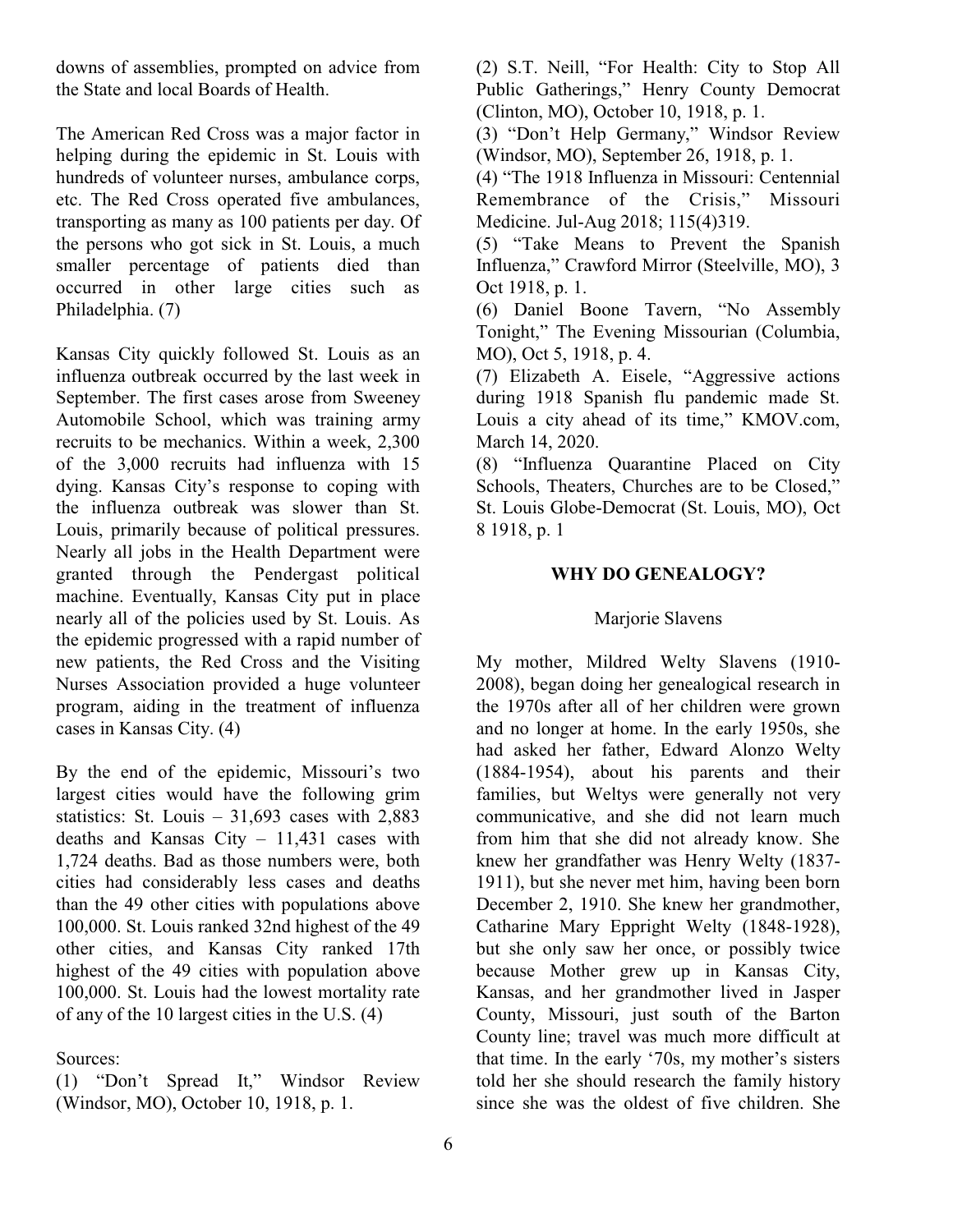devoted much of her time to her family research from the late '70s to two weeks before her death on June 30, 2008. She had a fall and went to the hospital but had been revising her Eppright family book for its third edition in the afternoon before her fall.

My interest in family research was primarily for a very different reason. My brother, Everett, my older sister, Beverly, and I all had retinitis pigmentosa, a recessive characteristic inherited from both of our parents. We were partially sighted when we were very young, but all of us became totally blind. My younger sister, Carol, did not inherit this condition, and she has always been a strong supporter of us and the one who has always organized our various family reunions, including my parents'  $50^{\text{th}}$ anniversary, my father's  $75<sup>th</sup>$  birthday, my mother's  $80<sup>th</sup>$  birthdday, and my  $70<sup>th</sup>$  and  $80<sup>th</sup>$ birthdays.

My parents had never had any contact with blindness and did not understand for many years why their three older children had defficient vision. My father, Ralph Westmeier Slavens (1907-1983), always assumed that it was his fault, but, of course, he was wrong. They took my brother and sister to a Kansas City doctor in the early '40s, but he did not diagnose the condition. He said they should give their children more milk and carrots. We were accurately diagnosed in 1946-47 by Dr. T. E. Sanders in St. Louis. He told my parents there was nothing they could do to correct the situation, but they should provide the best possible education for their children, rather than continuing to consult doctors for a cure. I was told in 1990 by a doctor at the University of Wisconsin Hospital that this diagnosis was very early in the understanding of RP by the medical community. He had done his residency in the late '40s with Dr. Sanders. My high school biology teacher studied our case when she was working on her Masters at Indiana University, and the nature of our heredity was a part of that study. She had interviewed us for her study, and she sent us the results of the study, although

very little was known then, in contrast to the present. Both parents must be carriers of a recessive characteristic for their children to have it.

#### "What is Retinitis Pigmentosa?

Retinitis pigmentosa, also known as RP, refers to a group of inherited diseases causing retinal degeneration. The retina is a thin piece of tissue lining the back of the eye. Rod and cone photoreceptors in the retina convert light into electrical signals that the brain interprets as vision. People with RP experience a gradual decline in their vision, because photoreceptors degenerate.

# Symptoms

Symptoms depend on whether rods or cones are initially involved. In most forms of RP, rods are affected first. Because rods are concentrated in the outer portions of the retina and are activated by dim light, their degeneration affects peripheral and night vision. Vision becomes more constricted over time. If and when the disease progresses and cones become affected, visual acuity, color perception, and central vision are diminished.

RP is typically diagnosed in children, adolescents and young adults. It is a progressive disorder. The rate of progression and degree of visual loss varies from person to person. Many people with RP are legally blind by age 40, with a central visual field of less than 20 degrees in diameter." (The Foundation for Fighting Blindness)

My brother, older sister, and I always had night blindness. Reading for us was always extremely difficult. By the time we were college age, we could no longer read printed text, although the development varied with each of us. Ultimately, we were all totally blind.

I learned a lot from my brother and sister, who were four years ahead of me in school. I learned the names of all of the states and their capitals before I started to school from a map puzzle